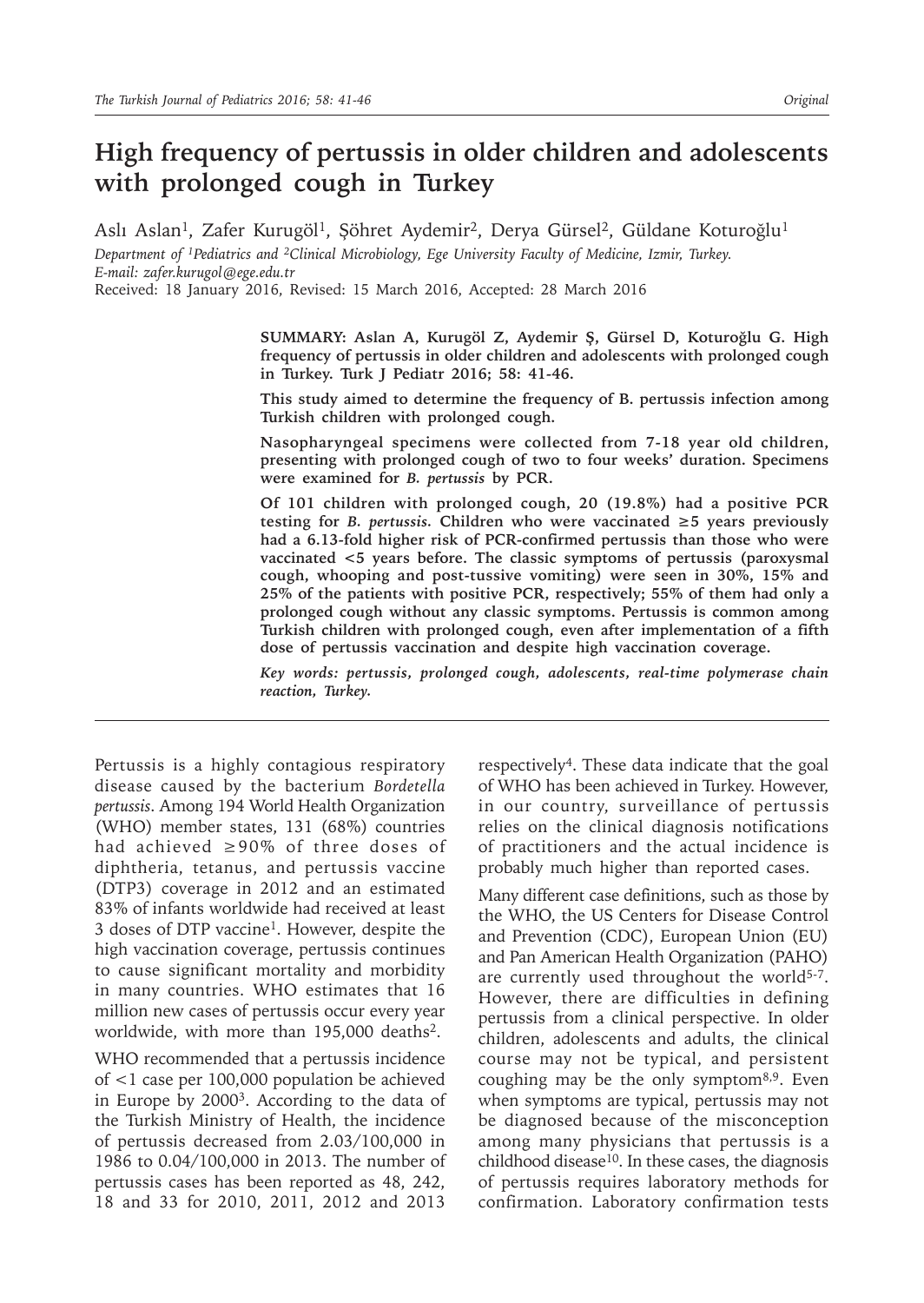include culture of *B. pertussis*, polymerase chain reaction (PCR) and serology. Most definitions (ie, WHO, CDC, EU) require culture and PCR assays that are specific for *B. pertussis*. However, there is no consensus internationally on the role of serology in the diagnosis of pertussis. The WHO definition requires paired serology, but the current CDC laboratory case definition does not include serology. The CDC recommends the use of both culture and PCR testing to confirm diagnosis $6$ . This study was performed to determine the frequency of pertussis among Turkish children and adolescents with prolonged cough using real-time PCR technique.

## **Material and Methods**

This study was conducted in the Department of Pediatrics of Ege University from August 2013 to August 2014. Children aged 7 to 18 years who presented with a prolonged cough of two to four weeks' duration were enrolled in the study. The protocol for the study was approved by the Ethical Committee and an informed consent was obtained from the parents or guardians of all eligible children.

Patients with an underlying medical condition which might cause a prolonged cough such as pulmonary tuberculosis, asthma, chronic bronchitis, chronic heart disease, sinusitis or who were immunocompromised, receiving longterm steroid therapy or angiotensin converting enzyme inhibitors or other medications known to cause cough were excluded.

Demographic variables, any related diseases or medications, duration of cough and the characteristic clinical manifestations of pertussis (whooping, paroxysmal cough and post-tussive vomiting) were recorded on a standard case report form for all patients. Immunization status for pertussis was obtained from the vaccination records.

Nasopharyngeal sampling (NFS) was taken easily from each patient by entering through nostrils and rotating the swabs that have flexible, twisted wire shafts with Dacron bud (Transwab, England). All the samples were sent to the bacteriology laboratory in the Department of Clinical Microbiology. Quantitative multiplex real-time PCR technique was used on these samples to amplification targets IS481 of *B. pertussis*. Commercial kit

| Characteristic                                                      | Pertussis positive<br>$(n=20)$ | Pertussis negative<br>$(n=81)$ |       | Odds ratio<br>$(95\%CI)$ |
|---------------------------------------------------------------------|--------------------------------|--------------------------------|-------|--------------------------|
| Mean age $(\pm SD)$ , years                                         | $11.5 \pm 3.5$                 | $9.6 \pm 2.9$                  | 0.024 |                          |
| Age group                                                           |                                |                                |       |                          |
| 7-10 years                                                          | 8 $(13.3)^*$                   | 52 (86.7)                      |       |                          |
| $11-18$ years                                                       | 12(29.3)                       | 29 (70.7)                      | 0.048 | $2.69(0.986-7.3)$        |
| Male sex                                                            | 9(14.2)                        | 54 (85.7)                      | 0.77  | $0.40(0.225-1.08)$       |
| Vaccination status                                                  |                                |                                |       |                          |
| 4 dose**<br>5 dose***                                               | 9(27.3)                        | 24 (72.7)                      | 0.194 | $1.2$ (0.714-5.29)       |
|                                                                     | 11(16.2)                       | 57 (83.8)                      |       |                          |
| Mean time since last<br>pertussis vaccination<br>$(\pm SD)$ , years | $6.8 \pm 3.5$                  | $4.7 \pm 3.3$                  |       | 0.069                    |
| Time since last<br>pertussis vaccination<br>$<$ 5 years             | 4 (7.5)                        | 49 (92.5)                      |       |                          |
| $\geq$ 5 years<br>Mean duration of cough,<br>$(\pm SD)$ , days      | 16(33.3)                       | 32 (60.5)                      | 0.001 | 6.13 (1.87-19.98)        |
|                                                                     | $21.3 \pm 6.3$                 | $22.3 \pm 6.2$                 | 0.404 |                          |

**Table I.** Characteristic of Children With Positive and Negative PCR Test for B. Pertussis

\* Values are numbers (percentages) unless stated otherwise

\*\* 4 dose: Complete primary vaccination and 1 dose (at 18 months) pertussis booster vaccination

\*\*\* 5 dose: Complete primary vaccination and 2 doses pertussis booster vaccination (at 18 months and during the first grade of elementary school)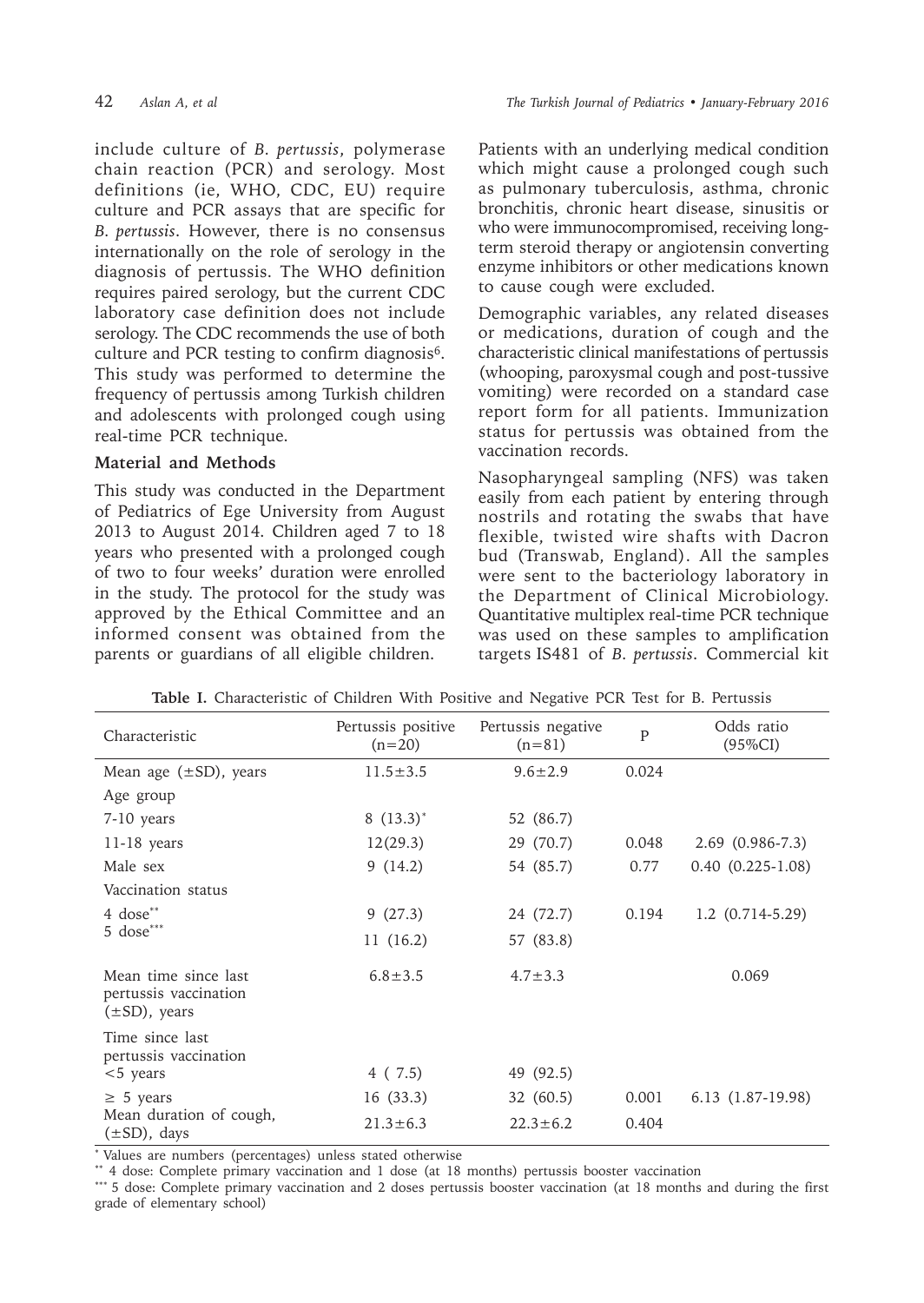(LightMix kits, TIB Molbiol, GmbH, Germany) was used and all the analyses were done by LightCycler 1.5 (Roche Diagnostics, USA).

Baseline characteristics of study children were summarized by using numbers and percentages for categorical variables and means and 95% confidence intervals for continuous variables. Risk ratios were calculated with 95% confidence intervals in relation to a laboratory diagnosis of pertussis for age, sex, and vaccination status. We also calculated risk ratios with 95% confidence intervals for time since receiving the last pertussis vaccination. Vaccination status (four doses versus five doses of pertussis vaccine) and time since receiving the last pertussis vaccination ( $<$ 5 years vs  $\ge$ 5 years) was analyzed as a categorical variable. Statistical analysis was performed by SPSS 21.0 version for Windows.

### **Results**

A total of 101 children who had a cough for 2-4 weeks were enrolled in the study; 63 (62.3%) were male. The median age was 10 years (range, 7-18 years). There were 60 (59.4%) children in the 7-10 year age group and 41(39.6%) children in the 11-18 year age group. The median duration of cough was 21 days (range, 14-28 days). All study children had received complete primary pertussis vaccinations (three doses of whole cell pertussis vaccine) and additional booster dose at 18 months; of whom 68 (67.3%) had also received a fifth dose of pertussis vaccine (acellular pertussis vaccine containing two components) during the first grade of elementary school.

Out of 101 children with prolonged cough, 20 (19.8%) had a positive PCR test for *B. pertussis*. Table 1 summarizes the characteristics of pertussis PCR positive and negative children. The mean age of the PCR positive patients was greater than those of PCR negative  $(11.5\pm3.5$ vs  $9.6 \pm 2.9$  years,  $p=0.024$ ). The rate of children with positive PCR increased significantly with age. About 13.3% of 7-10 year old children and 29.3% of 11-18 year old children had positive PCR (p=0.048).

The risk of PCR confirmed pertussis was similar between children who had received four and five doses of pertussis vaccine (odds ratio 1.2, 95% CI 0.714-5.29). However, increasing time since receiving last pertussis vaccination was associated with increased risk of pertussis. *B.*  *pertussis* PCR was positive in 7.5% of children who had received the last vaccine less than 5 years previously. This rate went up to 33.3% with children who had received the last vaccination more than 5 years previously (p=0.001). The risk of PCR confirmed pertussis was more than 6.13 times higher in children who had received the last pertussis vaccine five or more years previously than in patients who had received the last vaccine less than 5 years previously (odds ratio 6.13, 95% CI 1.87-19.98).

Of the 101 children with prolonged cough, 33 (32.7%) experienced a paroxysmal cough, 17(16.8%) had whooping and 36 (35.6%) had post-tussive vomiting. There were no significant differences in the frequency of paroxysmal cough, whooping and post-tussive vomiting between children with positive and negative PCR (Table II). Of the 20 children with positive PCR for *B. pertussis*, only 6 (30%) had paroxysmal cough, 3 (15%) had whooping, and 5 (25%) had post-tussive vomiting. While 9 (45%) children with positive PCR had at least one symptom of pertussis, 11 (55%) children had only a prolonged cough without any of characteristic features of pertussis (ie, paroxysmal cough, inspiratory whoop, and post-tussive vomiting).

### **Discussion**

In the present study, 19.8% of children with prolonged cough had positive PCR for *B. pertussis*. Previous studies also reported from Turkey that pertussis was the cause in approximately 5-17 % of cases with prolonged cough, despite of the fact that there was a range for the proportion of prolonged cough caused by *B. pertussis* because of the different study designs and various laboratory definitions11-13. The results show that pertussis is common among Turkish children and adolescents with prolonged cough, even after incorporation of a fifth dose of pertussis vaccine into the national immunization program and despite high levels of vaccination coverage. Despite this, physicians rarely diagnose and notify pertussis infection in these age groups.

Neither natural infection nor vaccination confers life-long protection against pertussis. Vaccineinduced immunity wanes, following whole-cell or acellular vaccines<sup>14</sup>. Studies demonstrate an increasing likelihood of pertussis after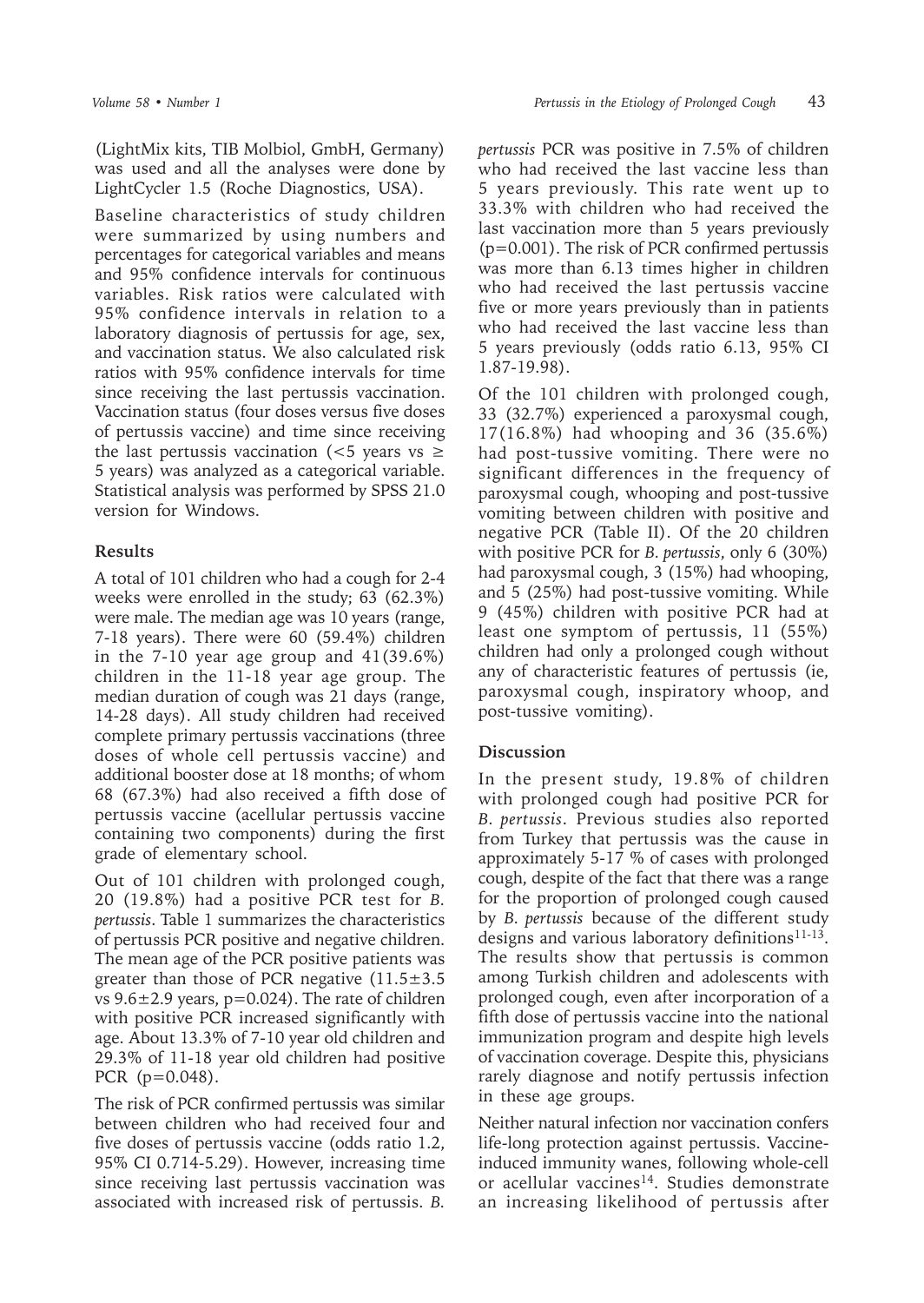| Symptoms                               | Pertussis<br>positive<br>$(n=20)$ | Pertussis<br>negative<br>$(n=81)$ | P    | Odds ratio<br>(95%CI) |
|----------------------------------------|-----------------------------------|-----------------------------------|------|-----------------------|
| Paroxysmal cough                       | 6 $(30)^{*}$                      | 27(33.3)                          | 0.53 | $0.91(0.29-2.83)$     |
| Whooping                               | 3(15)                             | 14 (17.2)                         | 0.71 | $0.91(0.32-2.55)$     |
| Post-tussive vomiting                  | 5(25)                             | 31 (38.2)                         | 0.79 | $1.05(0.39-2.97)$     |
| At least one symptom of<br>pertussis** | 9(45)                             | 45 (55.5)                         | 0.95 | $0.97(0.36-2.60)$     |

**Table II.** Symptoms of Children With Positive and Negative PCR test for *B. pertussis*

\*Values are numbers (percentages) unless stated otherwise

\*\* Children with cough for 2-4 weeks and at least one symptom of paroxysmal cough, whooping and post-tussive vomiting

completion of a five dose series of acellular pertussis vaccinations (DTaP) given at the ages of 2, 4, 6, and 15-18 months and 4-6 years. In a large cohort analysis of fully vaccinated children, risk ratios for pertussis after the fifth dose of DTaP increased from 1.9 (95% confidence interval 1.3 to 2.9) in year 2 to 8.9 (6.0 to 13.0) in year 6<sup>15</sup>. The other study, from the United States, reported that protection from pertussis after a fifth dose of DTaP among children who had received only DTaP vaccines was relatively short-lived and waned substantially each year and risk of pertussis increase by an average of 42% a year during the first five years<sup>16</sup>. A recent cohort study, from United Kingdom, suggested that the risk of pertussis was more than threefold higher in children who had received the preschool pertussis booster vaccination seven years or more previously, 59% of whom received three doses of whole cell pertussis vaccine<sup>17</sup>. Our findings similarly show that the risk of pertussis was more than six times higher for children who had received the last pertussis vaccination five or more years earlier, even though all children had received complete primary pertussis vaccinations with whole cell pertussis vaccine and 68% of them had also received a fifth dose of pertussis vaccine during the first grade of elementary school.

Several types of laboratory tests are used in the laboratory diagnosis of *B. pertussis* infection. Common laboratory diagnostic tests currently include culture, PCR and serologic study on acute and convalescent-phase sera. Sensitivity and specificity of the tests depends on the age of the patient, time from symptom onset, vaccination and exposure history, specimen collection and test procedure<sup>18</sup>.

Culture is considered the gold standard laboratory test and is specific for *B. pertussis* but its sensitivity is very low. Fastidious growth requirements make *B. pertussis* difficult to culture19. Culture may provide accurate results during the first two weeks of illness when viable bacteria are still present in the nasopharynx. After the first two weeks of cough, the sensitivity of culture declines and the risk of false-negatives increase. Furthermore, culture has limited sensitivity for previously vaccinated persons, especially adolescents and adults.

Several commercial serologic test kits with a variety of pertussis antigens and varying degrees of sensitivity and specificity are available. However, diagnosing pertussis using commercial serological kits is problematic<sup>18</sup>. The serologic tests are not well standardized; the accuracy of test result varies between different kits, and the variety of antigens used  $20$ . Serological diagnosis is based on a significant increase in antibody titer or on a single high antibody titer above an age-adjusted cutoff. However, cutoff points for diagnostic values of IgG antibody to pertussis toxin (PT) have not been established, and current IgA and IgM assays lack adequate sensitivity and specificity. Recent vaccination can influence the positivity of the antibody identification; immune response to vaccination cannot be distinguished from response to infection<sup>5</sup>. Anti-PT IgG and IgA antibodies are detectable in most vaccinated children, adolescents, and adults. There is also no consensus internationally on the role of serology in the diagnosis of pertussis. WHO accepts seroconversion or a significant increase in antibody level but not a single high titer. In the US, these are not recommended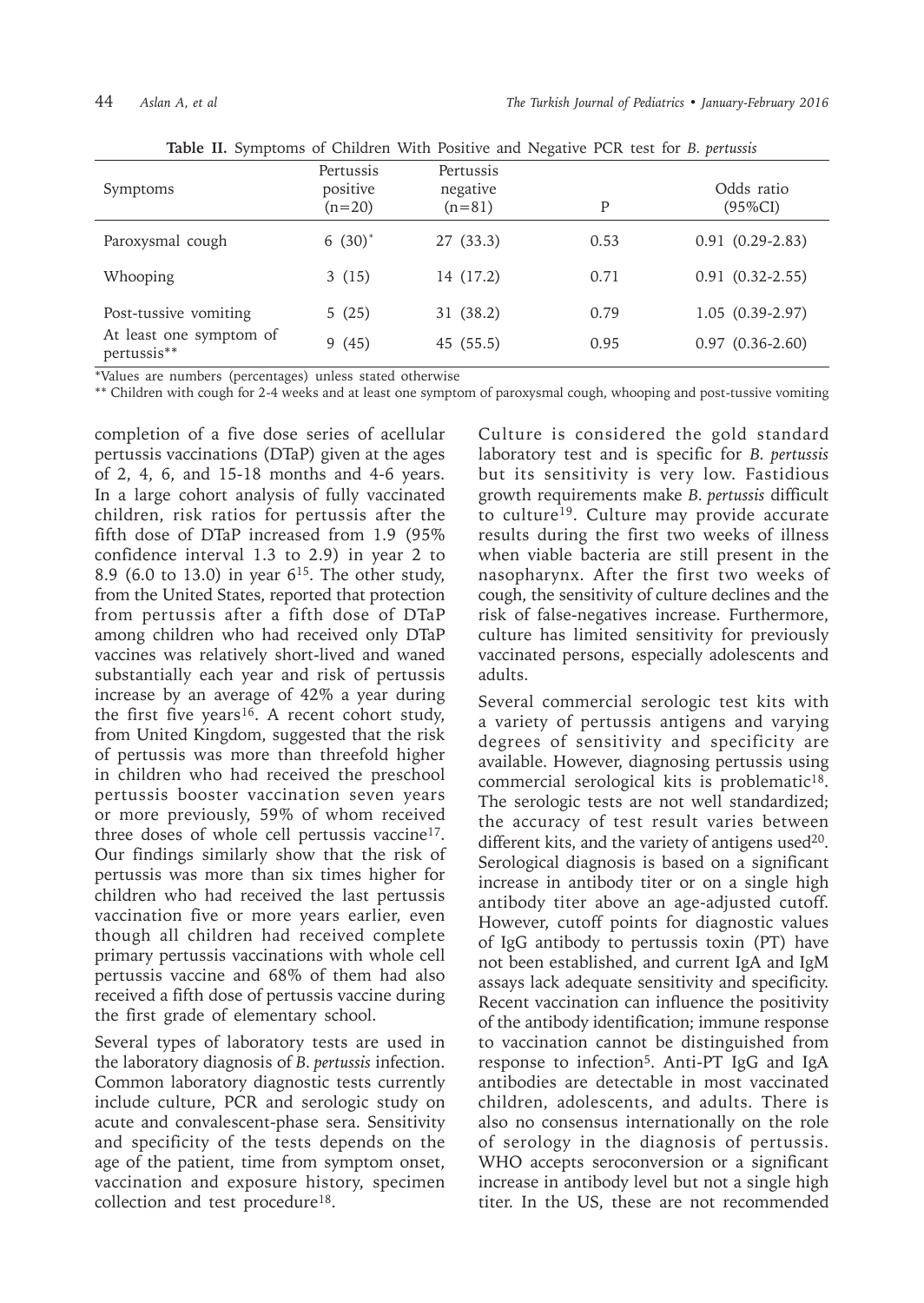for routine use in establishing a diagnosis of pertussis because CDC believes that "no serologic method for diagnosis of pertussis has been validated between laboratories or has been accepted for diagnostic use in US"21. Serologic tests are generally useful for diagnosis in later phases of the disease. Serology may be

performed on specimens collected at least 2 weeks following cough onset, but the optimal timing of specimen collection for single-serum serology is 4 to 8 weeks post-cough onset $^{22}$ . Polymerase chain reaction testing is an

important tool for timely diagnosis of pertussis and is widely used for diagnosis of pertussis since 200123. PCR is a molecular technique used to detect DNA sequences of the *B. pertussis* bacterium, and unlike culture, does not require viable bacteria present in the specimen<sup>24</sup>. Compared with culture, PCR is more sensitive than culture for diagnosis of pertussis and remains positive until significantly later in disease than culture and is recommended for diagnosis in adolescents and adults25-29. PCR is a rapid test and has excellent sensitivity $18$ . For PCR, the optimal timing for specimen collection is the first 3 weeks of cough, but bordetella DNA may be detected by PCR for 4 weeks after cough onset<sup>18,23</sup>. After the fourth week of illness, the amount of bacterial DNA rapidly diminishes, which increases the risk of obtaining falsely-negative results. In vaccinated children, adolescents and adults with cough illness of  $\leq$ 3 weeks' duration, PCR is the only appropriate method for diagnosis of pertussis<sup>18,30,31</sup>. A PCR method with high sensitivity such as IS481 is ideal for the evaluation of sporadic coughing illness in the age groups who are almost always either previously immunized against or exposed to *B. pertussis*30. In the present study, IS481 PCR assay was performed for diagnosis of pertussis in vaccinated children and adolescents with a cough of two to four weeks' duration. However, disadvantages to PCR include its relatively high cost, more limited availability, and the potential for false-negative or false-positive results $32,33$ .

In this study, 30% of our PCR-confirmed pertussis cases had paroxysmal cough, 15% had whooping, and 25% had post-tussive vomiting. A previous study of adolescents and adults with persist cough from Massachusetts US, found paroxysms in 83% of cases, whooping in 30% and vomiting in 45%. Paroxysm was the most common symptom<sup>34</sup>. In another study,

from Iran, detected pertussis by culture and PCR in school-age children with persistent cough, the frequencies of these symptoms were 59.1%, 55.5% and 22.3%, respectively; 85% of the children had at least one symptom of paroxysmal cough, whooping, or post-tussive emesis<sup>35</sup>. In our study, 55% of PCR-confirmed cases had only a prolonged cough without any of classic findings of pertussis. Our results suggest that prolonged cough may be the only symptom of pertussis infection in older children and adolescents<sup>36</sup>.

The present study shows that pertussis can still cause clinically significant prolonged cough in Turkish children and adolescents who have received complete primary pertussis vaccinations and the fifth dose booster vaccination. However, physicians' awareness of the infection is very poor. Pertussis is rarely considered in differential diagnosis of prolonged cough in older children and adolescents, and remains an underrecognized and underdiagnosed condition. Adolescents are significant reservoirs for the organism and are frequent sources of infection for infants and unvaccinated children. Therefore, vaccination of adolescents will protect both themselves and unvaccinated or not yet fully immunized infants.

#### **REFERENCES**

- 1. Global routine vaccination coverage-2012. Centers for Disease Control and Prevention (CDC.) MMWR Morb Mortal Wkly Rep, 2013; 62: 858-861.
- 2. Pertussis vaccines: WHO position paper. Wkly Epidemiol Rec 2010; 85: 385-400.
- 3. Centralized Information System for Infectious Diseases (CISID). Pertussis incidence. Available from: URL: http://data.euro.who.int/cisid/?TabID=366495
- 4. Cherry JD, Tan T, Wirsing von König CH, et al. Clinical definitions of pertussis: Summary of a Global Pertussis Initiative roundtable meeting, February 2011. Clin Infect Dis 2012; 54: 1756-1764.
- 5. Centers for Disease Control and Prevention (CDC). Pertussis / Whooping Cough (Bordetella pertussis) 2014 Case Definition. Available from: URL: http:// wwwn.cdc.gov/nndss/conditions/pertussis/casedefinition/2014.
- 6. World Health Organization: WHO. Recommended Standards for Surveillance of Selected Vaccine Preventable Disease, Vaccine Assessment and Monitoring team of the Department of Vaccines and Biologicals; 2003: 28.
- 7. Couzigou C, Flahault A. Is pertussis being considered as a cause of persistent cough among adults? Eur J Epidemiol 2003; 18: 1013-1015.